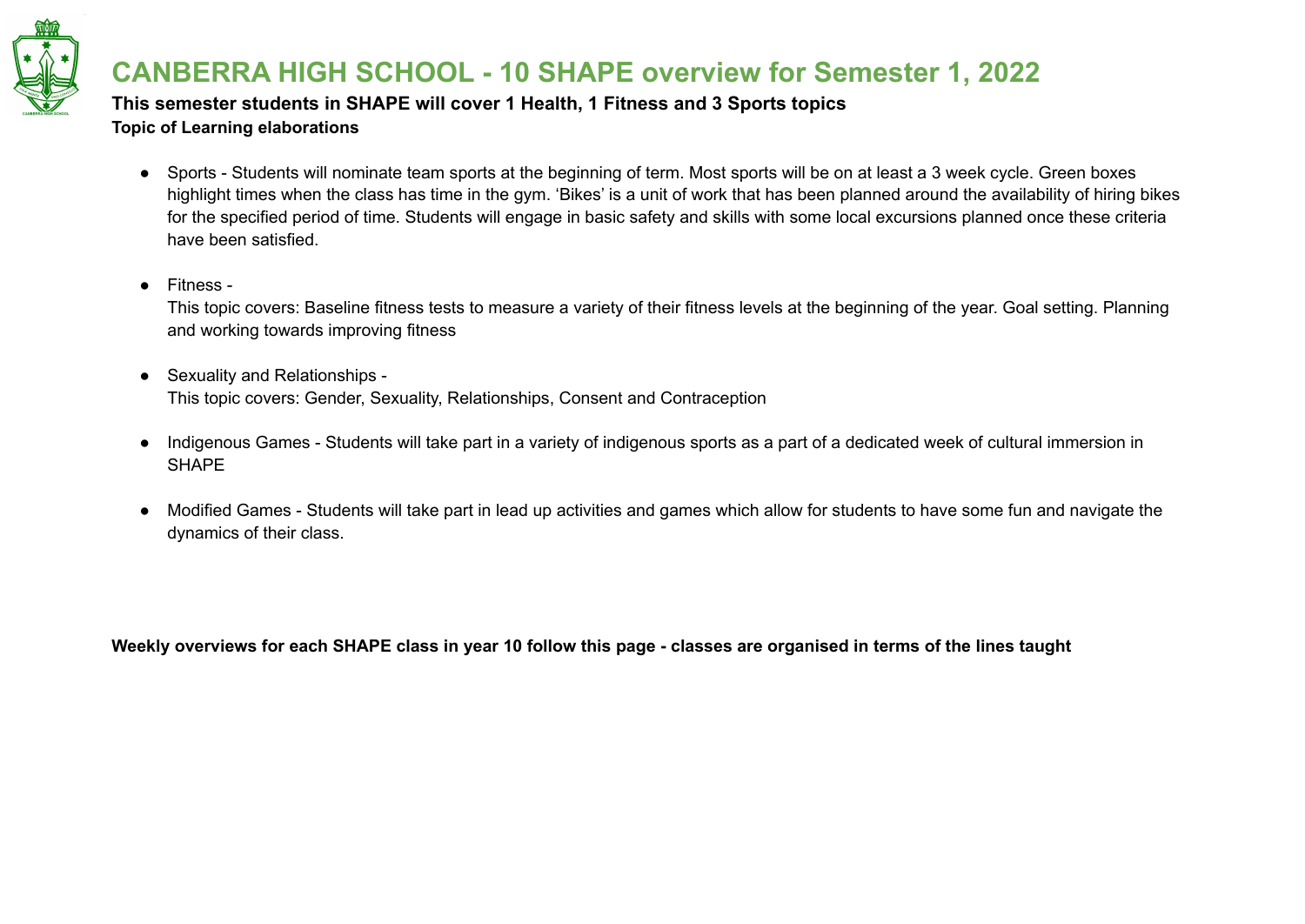

**This semester students in SHAPE will cover 1 Health, 1 Fitness and 3 Sports topics**

| Line A                  | 10 Terry                            | 10 Lambert                          | 10 Crowe                            |
|-------------------------|-------------------------------------|-------------------------------------|-------------------------------------|
| Week                    | Term 1                              | Term 1                              | Term 1                              |
|                         | Minor Games and                     |                                     |                                     |
| 1                       | Introduction to Fitness             |                                     | Minor Games and Introdu             |
| $\overline{2}$          |                                     |                                     |                                     |
| 3                       |                                     |                                     |                                     |
| $\overline{\mathbf{4}}$ |                                     |                                     |                                     |
| 5                       | Volleyball                          | Volleyball                          |                                     |
| 6                       | Volleyball                          | Volleyball                          |                                     |
| $\overline{7}$          | Volleyball                          | Volleyball                          |                                     |
| 8                       |                                     |                                     |                                     |
| $\boldsymbol{9}$        |                                     |                                     |                                     |
| 10                      |                                     |                                     |                                     |
| Term <sub>2</sub>       | Term <sub>2</sub>                   | Term <sub>2</sub>                   | Term 2                              |
| 1                       |                                     |                                     |                                     |
| $\overline{2}$          |                                     |                                     |                                     |
| 3                       |                                     |                                     |                                     |
| 4                       | <b>Sexuality &amp; Relationshps</b> | <b>Sexuality &amp; Relationshps</b> | <b>Sexuality &amp; Relationshps</b> |
| 5                       | <b>Sexuality &amp; Relationshps</b> | <b>Sexuality &amp; Relationshps</b> | <b>Sexuality &amp; Relationshps</b> |
| $\,6$                   | <b>Sexuality &amp; Relationshps</b> | <b>Sexuality &amp; Relationshps</b> | <b>Sexuality &amp; Relationshps</b> |
| $\overline{7}$          |                                     |                                     |                                     |
| 8                       |                                     |                                     |                                     |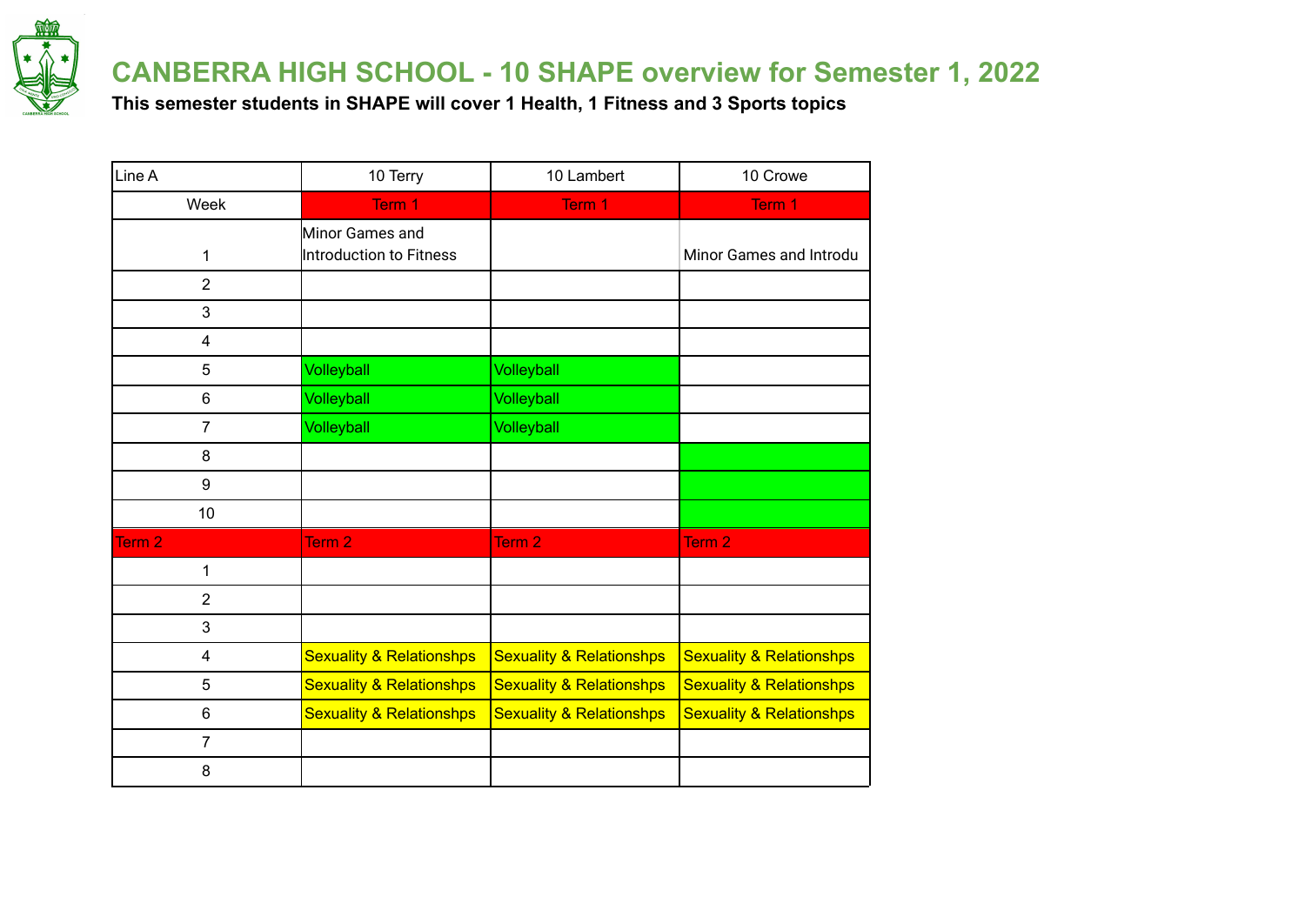

**This semester students in SHAPE will cover 1 Health, 1 Fitness and 3 Sports topics**

|                | 10 Lambert                          |
|----------------|-------------------------------------|
|                | Term 1                              |
| 1              | Minor Games and Intro               |
| 2              | Touch                               |
| 3              | Touch                               |
| 4              | Touch                               |
| 5              | <b>Badminton</b>                    |
| 6              | <b>Badminton</b>                    |
| 7              | <b>Badminton</b>                    |
| 8              | <b>Sexuality &amp; Relationshps</b> |
| 9              | <b>Sexuality &amp; Relationshps</b> |
| 10             | <b>Sexuality &amp; Relationshps</b> |
| Term 21        | Term 2                              |
| 1              | <b>Basketball</b>                   |
| $\overline{2}$ | <b>Basketball</b>                   |
| 3              | <b>Basketball</b>                   |
| 4              | <b>Basketball</b>                   |
| 5              | Soccer                              |
| 6              | Soccer                              |